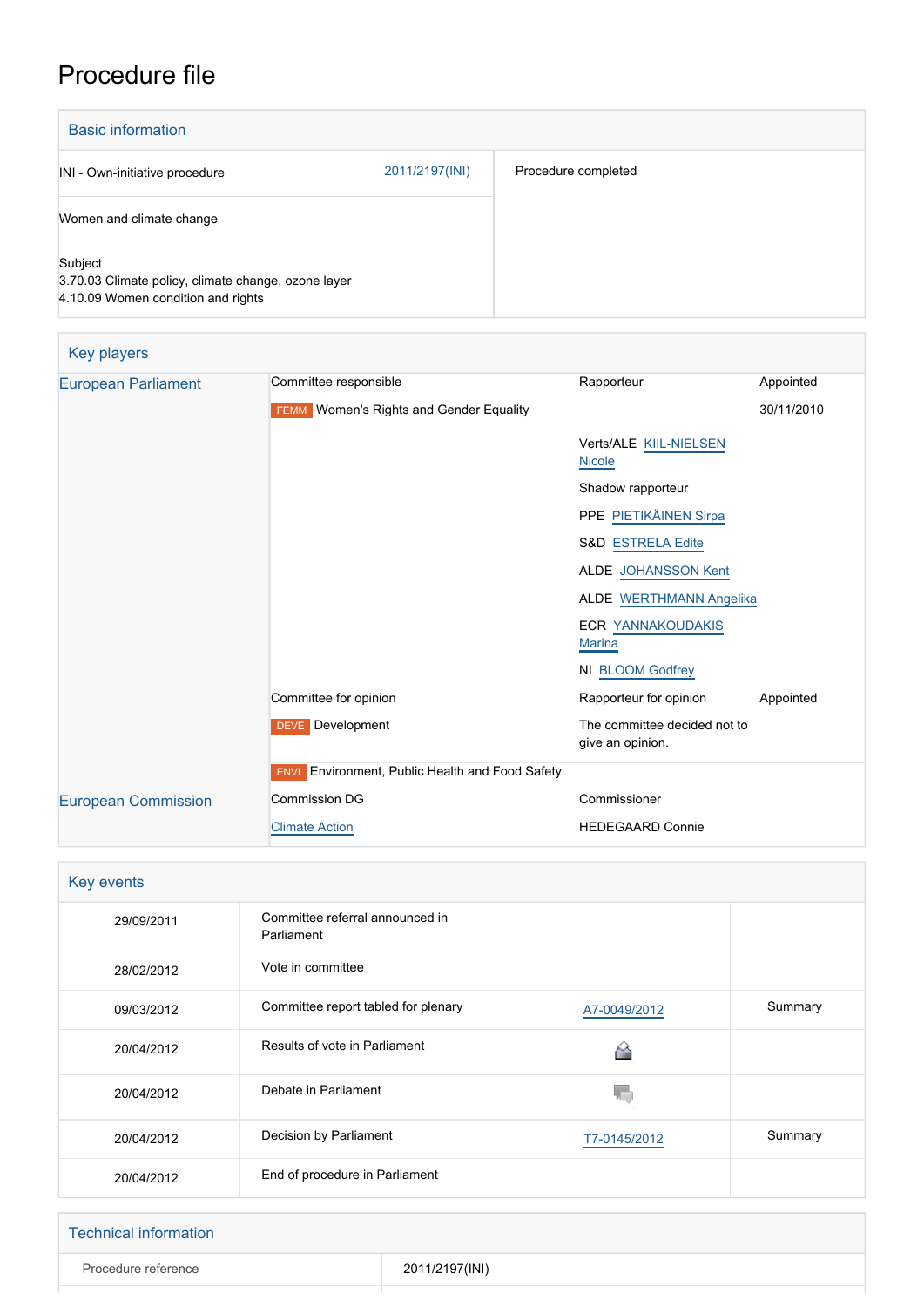| Procedure type             | INI - Own-initiative procedure |
|----------------------------|--------------------------------|
| Procedure subtype          | Initiative                     |
| Legal basis                | Rules of Procedure EP 54       |
| Stage reached in procedure | Procedure completed            |
| Committee dossier          | FEMM/7/06915                   |

| Documentation gateway                                  |             |              |            |     |         |
|--------------------------------------------------------|-------------|--------------|------------|-----|---------|
| Committee draft report                                 |             | PE476.093    | 30/11/2011 | EP  |         |
| Amendments tabled in committee                         |             | PE478.628    | 11/01/2012 | EP  |         |
| Committee opinion                                      | <b>ENVI</b> | PE476,068    | 25/01/2012 | EP  |         |
| Committee report tabled for plenary, single<br>reading |             | A7-0049/2012 | 09/03/2012 | EP  | Summary |
| Text adopted by Parliament, single reading             |             | T7-0145/2012 | 20/04/2012 | EP  | Summary |
| Commission response to text adopted in<br>plenary      |             | SP(2012)487  | 19/09/2012 | EC. |         |

## Women and climate change

The Committee on Women's Rights and Gender Equality adopted the own-initiative report drafted by Nicole KIIL-NIELSEN (Greens/EFA, FR) on women and climate change.

Members recall that women represent approximately 50 % of the worlds population and that they still have relatively more responsibility for everyday consumption choices, childcare and household activities. Women consume more sustainably than men and show greater willingness to act to preserve the environment by making sustainable consumption choices. In addition, statistics show that between 75 and 80 % of the worlds 27 million refugees are women and children and that they are affected more by climate change.

Recognising that climate change exacerbates gender discrimination in addition to its other catastrophic effects, Members emphasise that averting dangerous climate change must be the highest priority of the EU both in domestic and external policy.

They call in particular on the Commission and the Council to:

- mainstream and integrate gender in every step of climate policies, from conception to financing, implementation and evaluation;
- include at all levels of decision-making gender equality and gender justice objectives in policies, action plans and other measures relating to sustainable development, disaster risk and climate change, by carrying out systematic gender analyses, establishing gender-sensitive indicators and benchmarks and developing practical tools; underlines that the climate change negotiation process must take into account the principles of gender equality at all stages;
- consider climate change and its negative impacts as a development issue with gender implications that is relevant to all sectors (social, cultural, economic and political), from the local to the global level.

Recalling that the proportion of women in political decision-making and especially in climate change negotiations is still unsatisfactory and little to no progress has been made (women account for only 12 to 15 % of heads of delegation and around 30 % of the delegates), Members welcome the growing awareness of the gender aspect of climate change in the high-level climate talks, and interventions by high-level actors. However, they stress the need to see concrete action to include more women ,in EU climate diplomacy, at all levels of decision-making and especially in climate change negotiations, by means of measures such as introducing 40 %+ quotas in the delegations (as the Parliament had reminded the Commission and the Member States in its [resolution](http://www.europarl.europa.eu/oeil/popups/ficheprocedure.do?lang=en&reference=2011/2646(RSP)) on the climate change conference in Durban (COP 17).

Members call on the Commission and the Member States to collect country-specific and gender disaggregated data when planning, implementing and evaluating climate change policies, programmes and projects, and to mainstream gender-sensitive statistics in all environment-related policy areas, in order to improve the measurement of the general situation of women and men with regard to climate change.

The EU and the Member States are called upon to assess to what extent climate-related policies take account of womens needs, and urges them to apply a gender-based perspective when formulating gender-sensitive sustainable development policy.

Adaptation: the report calls on the Commission and the Member States to set up easy-to-use tools for gender impact assessments of projects throughout project life-cycles, such as the tools used for development projects.

Given that women are globally very active at civil society level, Members call on the Commission to:

- facilitate and support the networking of womens organisations and civil-society actors:
- envisage programmes whereby the transfer of modern technologies and know-how can help developing communities and regions adapt to climate change;
- provide development aid for accessible programmes to sink wells using renewable energy sources and simple, easy-to-maintain water treatment systems;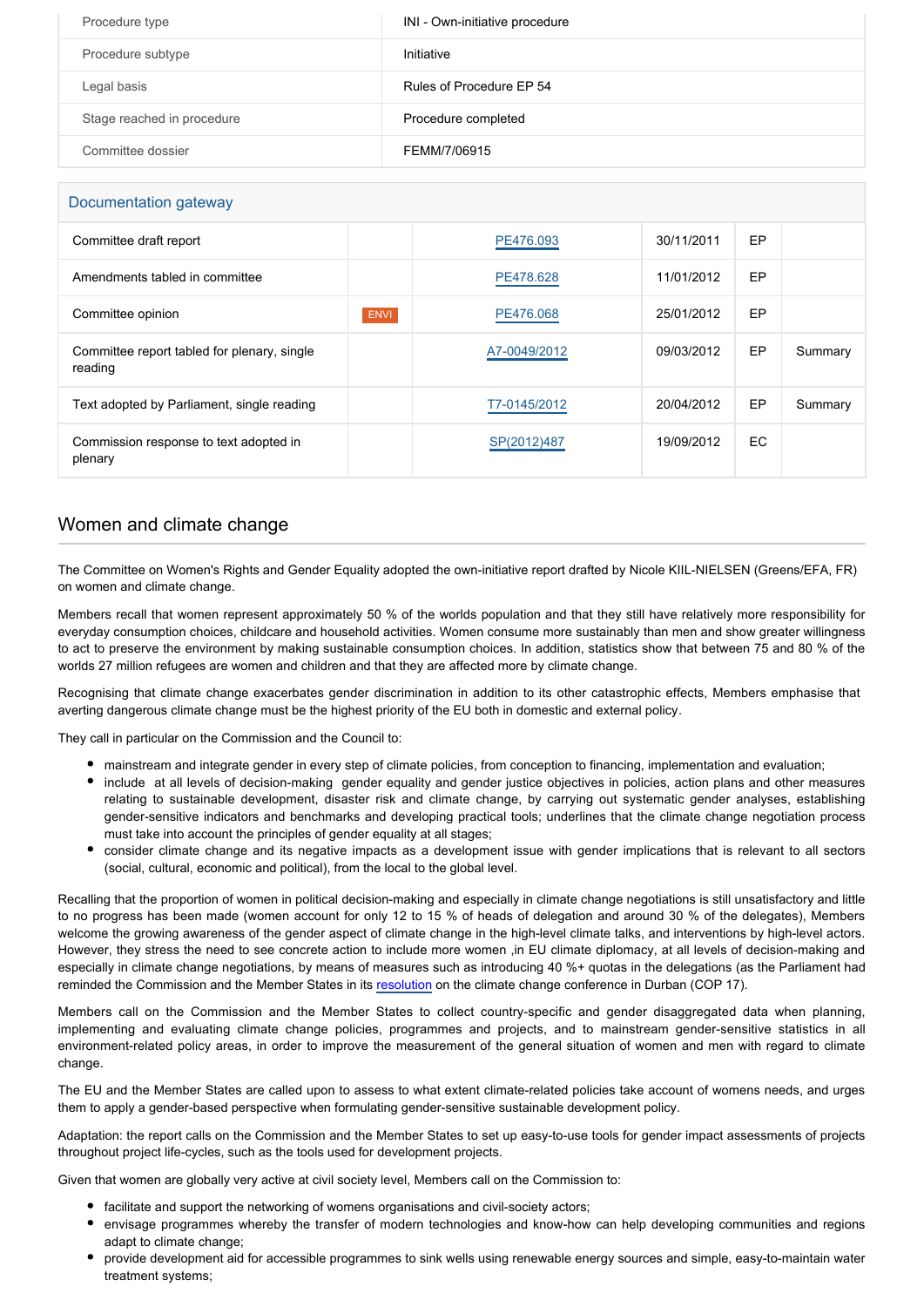- highlight the importance of relying on the knowledge of women and encouraging local solutions that have very concrete influence on peoples daily lives, such as the project Girls in Risk Reduction Leadership in South Africa, or several projects to help womens groups install drinking water facilities and toilets in Indian slums;
- integrate the gender issue into strategies for preventing and managing the risks associated with natural disasters;
- make more efforts to ensure better prevention, treatment and access to medicine and drugs especially for women, as they are a vulnerable group, particularly in their capacity as care providers;
- develop a principle of climate justice given that the greatest injustice of our failure to tackle climate change effectively would be the detrimental effects on poor countries and populations, and on women in particular.

Underlining that 70 % of the worlds poorest are women, who carry out two-thirds of all work done but own less than 1 % of all goods, Members note that they are denied equal access to and control over resources, technology, services, land rights, credit and insurance systems and decision-making powers and are thus disproportionately vulnerable to, and affected by, climate change.

Mitigation: Members emphasise that targeted policies are needed to avoid gender-segregation and discrimination in the green economy, where new technology and science jobs are already almost exclusively male-dominated. They stress, in this connection, the importance of entrepreneurship in terms of opening up the green economy to both women and men.

They also stress the important role played by women in implementing mitigation measures in daily life, e.g. through energy- and water-saving practices, recycling measures and the use of eco-friendly and organic products, as they are still seen as the primary managers of these resources in the home.

Members call for measures to:

- launch awareness-raising campaigns at the grassroots level, focusing on everyday consumption choices related to household and childcare activities;
- launch a study focusing specifically on the gender dimension of mitigation policies;
- encourage women to pursue technical and scientific training and careers in the environmental and energy technology sectors, since the need for expertise in this area will guarantee women secure jobs with a stable future and ensure greater awareness of womens needs when it comes to defining climate change policies;
- support a reform of existing mechanisms and funds to make them more transparent, inclusive and reflective of the contributions to emissions reductions by local communities and particularly women and to promote these principles in future climate-related treaties, mechanisms and bilateral cooperation efforts, with a view to developing better ways to ensure the economic empowerment of women;
- set up a toolkit to encourage inclusive decision-making, as was done in the transport and energy sectors in Malmo (Sweden) and in the Vollsmose area (Denmark);
- develop indicators to evaluate the gender impact of projects and programmes and to promote gender budgeting in climate-related policies, whether these policies are conducted at international, national, regional or local levels;
- develop tools and guidance for the gender analysis of mitigation policies and programmes, and related research programmes and activities.

Members recall that avoiding dangerous climate change and limiting the increase in average temperatures to 2° C, or 1.5° C if possible, compared with pre-industrial levels, is necessary and absolutely critical in order to avoid dramatic negative consequences for women and other vulnerable groups.

Pointing out that climate change will inevitably lead to migration from regions affected by calamities such as droughts or floods, Members call on the EU to keep in mind the need to protect women in any camps set up for internally displaced persons and refugees. They reiterate the importance of identifying gender-sensitive strategies for responding to the environmental and humanitarian crises caused by climate change. They take the view, therefore, that urgent research is required on how to manage environmental migration in a gender-sensitive manner.

Financing: the report calls on the Commission and the Member States to develop climate change mitigation and adaptation programmes and strategies that use gender analysis to improve the welfare of women and girls. It calls for such programmes and strategies to include innovative financing solutions such as micro-credit schemes, in particular in emergency cases such as those of climate refugees. Members stress the need for financing mechanisms to reflect women's priorities and needs, and for the active involvement of organisations that promote gender equality in the development of funding criteria and the allocation of resources for climate change initiatives, particularly at local level and in the activities of the Green Climate Fund.

Members call on the Commission and the EU delegations to support scaled-up, new and additional funding particularly for adaptation actions which directly benefit women and call for the provision of such adaptation funding to be exclusively in the form of grants.

The Commission and the Member States are called upon to support the development of renewable energy sources in developing countries, through transfers of technology and knowledge.

Lastly, Members point out with concern the negative impact climate change may have on the achievement of the UN Millennium Development Goals, in particular those linked to the condition and protection of women.

## Women and climate change

The European Parliament adopted by 418 votes to 87 with 36 abstentions, a resolution on women and climate change.

Parliament recalls that women represent approximately 50 % of the worlds population and that they still have relatively more responsibility for everyday consumption choices, childcare and household activities. Women consume more sustainably than men and show greater willingness to act to preserve the environment by making sustainable consumption choices. In addition, statistics show that between 75 and 80 % of the worlds 27 million refugees are women and children and that they are affected more by climate change.

Parliament notes that family planning can significantly improve maternity health and control over family size and ultimately increase the independence and reduce the workload of women who are still seen as primarily responsible for childcare, thereby increasing the resilience of women and their families to climate change impacts.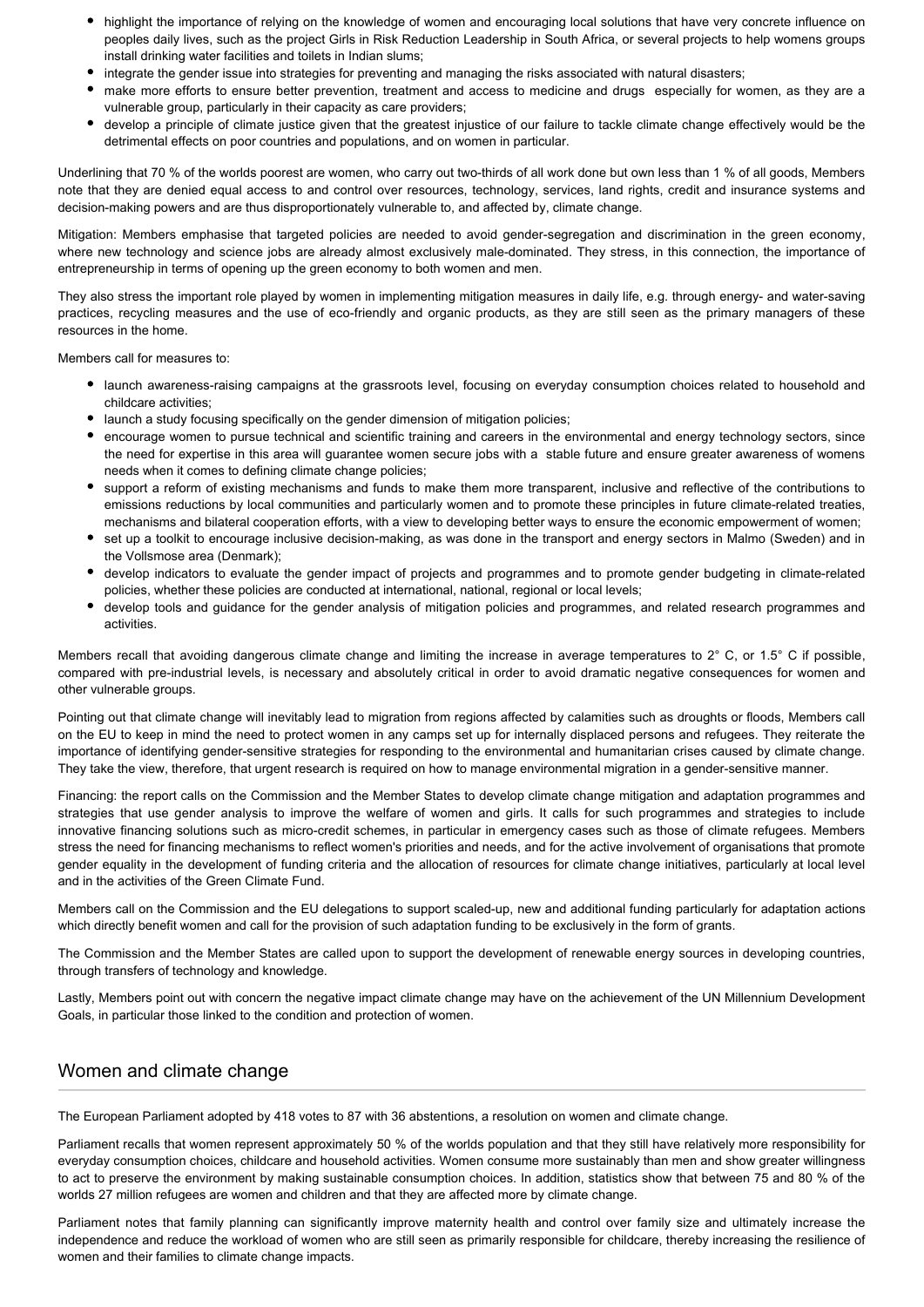Observing that climate change is not gender-neutral and does have gender-differentiated effects, Parliament emphasises that averting dangerous climate change must be the highest priority of the EU both in domestic and external policy.

It calls in particular on the Commission and the Council to:

- · mainstream and integrate gender in every step of climate policies, from conception to financing, implementation and evaluation;
- · include at all levels of decision-making gender equality and gender justice objectives in policies, action plans and other measures relating to sustainable development, disaster risk and climate change, by carrying out systematic gender analyses, establishing gender-sensitive indicators and benchmarks and developing practical tools; underlines that the climate change negotiation process must take into account the principles of gender equality at all stages;
- · consider climate change and its negative impacts as a development issue with gender implications that is relevant to all sectors (social, cultural, economic and political), from the local to the global level.

Recalling that the proportion of women in political decision-making and especially in climate change negotiations is still unsatisfactory and little to no progress has been made (women account for only 12 to 15 % of heads of delegation and around 30 % of the delegates), Parliament welcomes the growing awareness of the gender aspect of climate change in the high-level climate talks, and interventions by high-level actors. However, it stresses the need to see concrete action to include more women, in EU climate diplomacy, at all levels of decision-making and especially in climate change negotiations, by means of measures such as introducing 40 %+ quotas in the delegations (as the Parliament had reminded the Commission and the Member States in its [resolution](http://www.europarl.europa.eu/oeil/popups/ficheprocedure.do?lang=en&reference=2011/2646(RSP)) on the climate change conference in Durban (COP 17). This principle must apply to technology transfer and adaptation bodies as well.

Parliament calls on the Commission and Member States to collect country-specific and gender disaggregated data when planning. implementing and evaluating climate change policies, programmes and projects, and to mainstream gender-sensitive statistics in all environment-related policy areas, in order to improve the measurement of the general situation of women and men with regard to climate change.

The EU and the Member States are called upon to assess to what extent climate-related policies take account of womens needs, and urges them to apply a gender-based perspective when formulating gender-sensitive sustainable development policy.

Adaptation: Parliament calls on the Commission and Member States to set up easy-to-use tools for gender impact assessments of projects throughout project life-cycles, such as the tools used for development projects.

Given that women are globally very active at civil society level, Members call on the Commission to:

- facilitate and support the networking of womens organisations and civil-society actors;
- · envisage programmes whereby the transfer of modern technologies and know-how can help developing communities and regions adapt to climate change:
- provide development aid for accessible programmes to sink wells using renewable energy sources and simple, easy-to-maintain water treatment systems;
- highlight the importance of relying on the knowledge of women and encouraging local solutions that have very concrete influence on peoples daily lives, such as the project Girls in Risk Reduction Leadership in South Africa, or several projects to help womens groups install drinking water facilities and toilets in Indian slums;
- · integrate the gender issue into strategies for preventing and managing the risks associated with natural disasters;
- make more efforts to ensure better prevention, treatment and access to medicine and drugs especially for women, as they are a vulnerable group, particularly in their capacity as care providers;
- develop a principle of climate justice given that the greatest injustice of our failure to tackle climate change effectively would be the detrimental effects on poor countries and populations, and on women in particular.

Underlining that 70 % of the worlds poorest are women, who carry out two-thirds of all work done but own less than 1 % of all goods, Parliament notes that they are denied equal access to and control over resources, technology, services, land rights, credit and insurance systems and decision-making powers and are thus disproportionately vulnerable to, and affected by, climate change.

Mitigation: Parliament emphasises that targeted policies are needed to avoid gender-segregation and discrimination in the green economy, where new technology and science jobs are already almost exclusively male-dominated. It stresses, in this connection, the importance of entrepreneurship in terms of opening up the green economy to both women and men.

It also stresses the important role played by women in implementing mitigation measures in daily life, e.g. through energy- and water-saving practices, recycling measures and the use of eco-friendly and organic products, as they are still seen as the primary managers of these resources in the home.

Members call for measures to:

- encourage women to pursue technical and scientific training and careers in the environmental and energy technology sectors;
- support a reform of existing mechanisms and funds to make them more transparent and inclusive;
- set up a toolkit to encourage inclusive decision-making, as was done in the transport and energy sectors in Malmo (Sweden) and in the Vollsmose area (Denmark);
- · develop indicators to evaluate the gender impact of projects and programmes and to promote gender budgeting in climate-related policies, whether these policies are conducted at international, national, regional or local levels;
- develop tools and guidance for the gender analysis of mitigation policies and programmes, and related research programmes and activities;
- launch awareness-raising campaigns at the grassroots level, focusing on everyday consumption choices related to household and childcare activities;